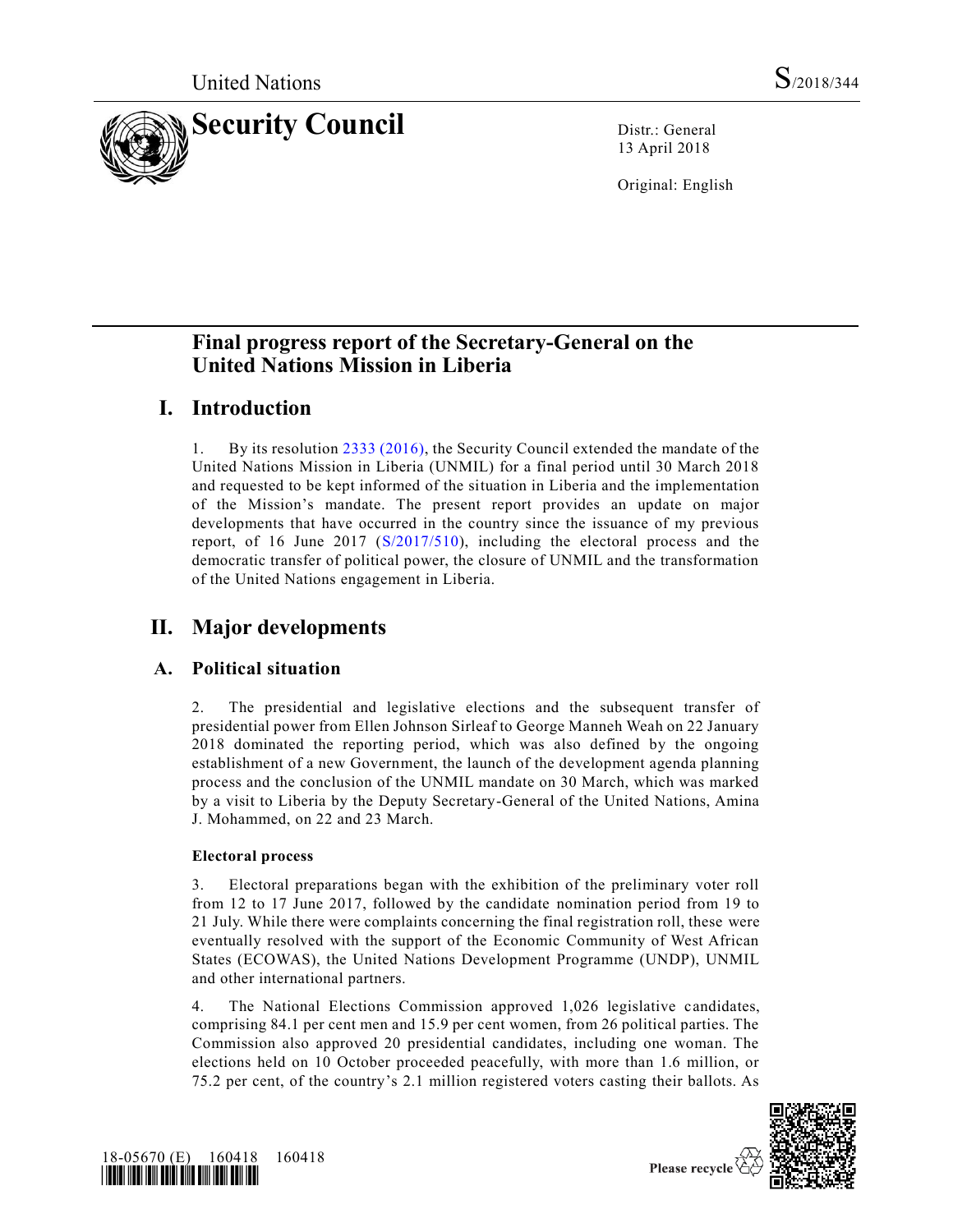no candidate received an absolute majority, on 19 October the Commission announced that a presidential run-off would be held on 7 November between the two front-runners, Senator George Weah of the Coalition for Democratic Change (CDC) and Joseph Boakai, Vice-President of Liberia and a member of the ruling Unity Party.

5. The run-off election was delayed owing to a legal challenge from the Liberty Party, whose presidential candidate, Charles Brumskine, placed third and which was subsequently joined by the ruling party, both of which denounced the voter list and alleged massive irregularities and fraud. On 7 December, the Supreme Court, after granting a stay order on 6 November on the run-off to allow litigation to run its course, dismissed the case and ordered the National Elections Commission to proceed, provided that it addressed a number of irregularities encountered during the first round, in particular regarding the duplication of names on the voter roll. With support from international partners, including ECOWAS, UNDP and UNMIL, the Commission took corrective measures and fulfilled the requirements set by the Supreme Court. On 26 December, the Commission held the run-off election, which had a turn-out of nearly 56 per cent of registered voters. On 29 December, the Commission declared George Weah the winner, with 61.5 per cent of valid votes cast.

6. Throughout the electoral process, my Special Representative for Liberia, Farid Zarif, proactively carried out his mandate of good offices and political support, encouraging political leaders to comply with their commitments under the Farmington River Declaration to resolve elections-related disputes through legal and peaceful means. On 4 July 2017, the Independent National Commission on Human Rights, with UNMIL support, convened a conference that brought together representatives from political parties, civil society organizations and the media, during which political parties committed themselves to non-violence and to focusing on issues and avoiding hate speech during campaign activities.

7. During both rounds of the elections, UNMIL supported the situation rooms established by the West Africa Network for Peacebuilding and the Angie Brooks International Centre for Women's Empowerment, Leadership Development, International Peace and Security, and regional and local non-governmental organizations. The Mission also coordinated with ECOWAS, the Mano River Union and the African Union, as well as with the European Union, the Carter Centre and the National Democratic Institute. Four joint communiqués of UNMIL, the African Union and ECOWAS were issued at critical points during the electoral period, calling upon all political actors to remain peaceful and accept the will of the Liberian people. The electoral process also benefited from the support of the then-Chair of the African Union, President Alpha Condé of Guinea, and the Chair of ECOWAS, President Faure Gnassingbé of Togo, who visited Liberia on 1 November. In addition, to complement the good offices of my Special Representative for Liberia, Olusegun Obasanjo, former President of Nigeria and, a member of my High-level Advisory Board on Mediation, visited Liberia on 28 December with my Special Representative for West Africa and the Sahel, Mohamed Ibn Chambas. The Peacebuilding Commission also provided political accompaniment throughout the electoral period, convening an ambassadorial meeting on 21 November and expert meetings on electoral preparations.

#### **The new Government**

8. The fifty-fourth Legislature began its session on 15 January 2018. A week later, on 22 January, George Weah was sworn in as President of Liberia in a ceremony attended by thousands of Liberian citizens and numerous African Heads of State and Government, as well as other foreign dignitaries. In his inaugural address, President Weah reaffirmed his campaign promise to work towards poverty eradication and equality, and committed to a "pro-poor" agenda — a pledge on which he elaborated during his first "State of the Nation" address, given on 29 January, in which he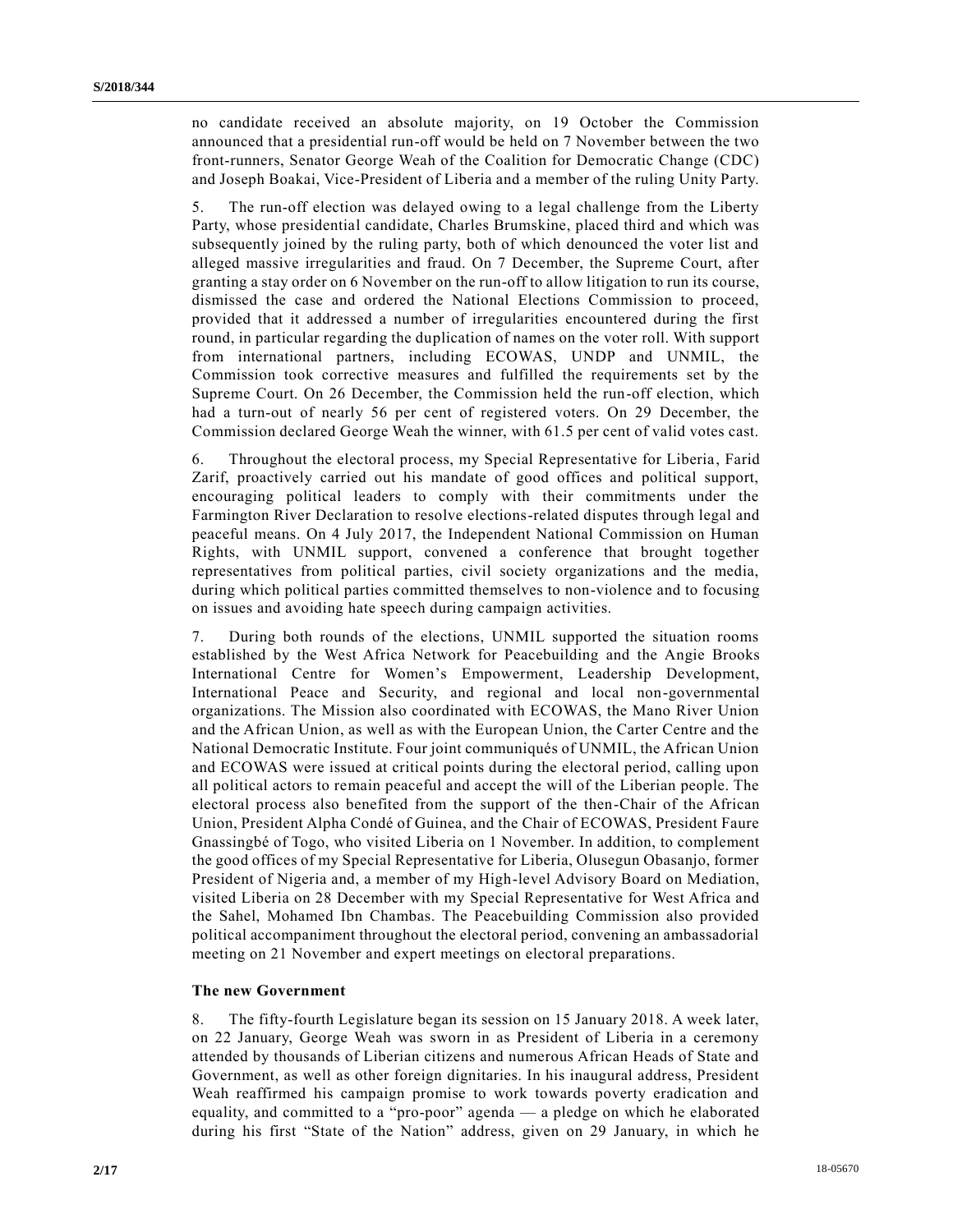committed to prioritizing, inter alia, education, health, gender, youth empowerment, infrastructure development, agriculture, the rule of law, land reform, security sector reform and accountability. He also proposed constitutional amendments that would remove exclusionary clauses and announced a 25 per cent cut to his personal salary, encouraging other branches of government to follow suit given the dire fiscal situation that his Government had inherited.

9. For his first international trip as Head of State, President Weah attended the African Union summit held in Addis Ababa on 28 January, which was followed by visits to France, Morocco and Senegal from 14 to 23 February. Among those who pledged support for Liberia during his travels were Presidents Macky Sall of Senegal and Emmanuel Macron of France, Moroccan government officials and potential investors, including high-profile African soccer players. The Vice-President of the World Bank pledged \$20 million in additional budget support and \$5 million to enhance the sports agenda of Liberia. On 5 March, President Weah travelled to Nigeria for a State visit, during which he and President Muhammadu Buhari discussed issues of mutual concern and President Weah sought the support of Nigeria in improving the education, health, agriculture, mining and private sectors of Liberia, while also expressing appreciation for the role played by Nigeria in maintaining peace and stability in Liberia.

10. The National Elections Commission has scheduled for 8 May the by-elections for the Montserrado County and Bong County senatorial seats, vacated by President Weah and the newly elected Vice-President, Jewel Howard-Taylor, respectively, although the budget for conducting the elections has not been approved and the Commission still has some outstanding financial obligations relating to the 2017 elections.

11. The Deputy Secretary-General visited Liberia on 21 and 23 March to participate in events marking the closure of UNMIL, the conferences on national reconciliation and the launch of the new national development agenda, as well as the handover of UNMIL Radio to ECOWAS, as described below. She also held separate meetings with President Weah; the women's legislative caucus and representatives of civil society; and development partners, and visited a project funded by UNMIL assessed contributions that was aimed at improving food security in New Kru Town, a suburb of Monrovia. In all of her interactions, the Deputy Secretary-General stressed that the Sustainable Development Goals provided the needed foundation for sustainable development and sustaining peace, as did national reconciliation, which could be fully achieved only with the full participation of all citizens, including women and young people.

12. The Chair of the Liberia configuration of the Peacebuilding Commission also visited Liberia from 21 to 24 March, to signal the ongoing willingness of the Commission to support Liberia.

#### **National reconciliation**

13. Owing to lack of funding or legislative delays, limited progress was made in implementing aspects of the Liberia peacebuilding plan of 4 April 2017 (see [S/2017/282\)](https://undocs.org/S/2017/282). The plan detailed reconciliation objectives to be completed prior to the departure of UNMIL and set out specific proposals for advancing reform legislation and youth policies. Donor-funded reconciliation initiatives linked to the prevention of election-related conflict, including youth engagement, were more successful.

14. From August 2017 to March 2018, the outgoing and incoming Governments revised the Strategic Road Map for National Healing, Peacebuilding and Reconciliation, with support from UNMIL. In addition to confirming the relevance of the Road Map's 12 existing thematic areas to national reconciliation, it was decided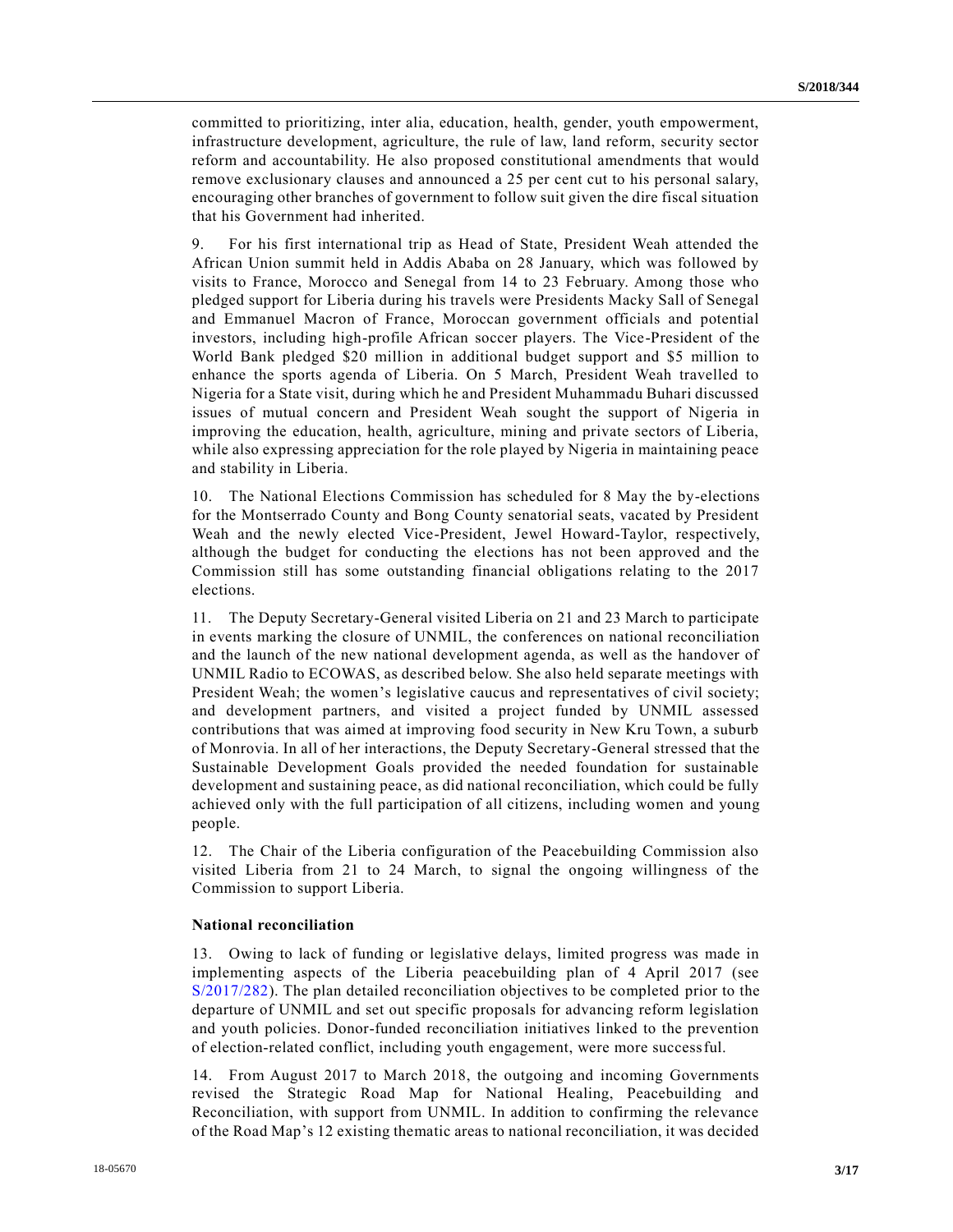to develop annexes focused on resource mobilization, government commitments in the peacebuilding plan, policy, and programme interventions based on the social cohesion and reconciliation index findings.

15. During the same period, non-governmental organizations facilitated reconciliation dialogues in Bong, Grand Cape Mount, Grand Gedeh, Lofa, Margibi, Nimba, Rivercess and Sinoe Counties, which culminated in a Government-led national reconciliation conference held in Monrovia on 21 and 22 March. In closing the conference, President Weah recalled the short-lived impact of previous reconciliation initiatives, including those he had attempted while serving as Peace Ambassador in 2012, after which people had returned to their old resentments and divisions. Paraphrasing the late Nelson Mandela, the President stressed that reconciliation would take root and be sustained only when all citizens felt heard and included, especially in the economic life of the country, and when there was a change in people's hearts and minds so that all Liberians saw one another as members of a single family. The Deputy Secretary-General underscored the importance of full political and economic inclusion in order for reconciliation to be achieved, as required for sustaining the peace.

16. As at 30 March 2018, legislation proposed four years previously to promote reconciliation, specifically the land rights and local government bills, remained pending. In December 2017, the county service centre for Montserrado County opened, completing the Government's de-concentration programme that had begun in February 2015. Each of the 15 counties now hosts a service centre, allowing citizens, for the first time in the history of Liberia, to access services outside Monrovia, which was achieved with support from UNMIL and other partners. Sustaining this expansion in the delivery of government services will require adequate provisions in the national budget to meet operational costs, as well as the adoption of the local government bill.

## **B. Security situation**

17. The security situation remained stable. The Liberia National Police recorded 10,263 incidents during the period from 1 June 2017 to 30 March 2018, comprising primarily such crimes as theft, burglary, robbery and simple assault, as well as sporadic demonstrations and land disputes. The Liberia National Police effectively responded, without the use of force, to all incidents, including in remote counties, although police officers used personal assets to compensate for understaffing and inadequate resources.

18. The Liberia National Police organized and led a joint election security task force that included all law enforcement agencies and UNMIL. Despite high political tension, no major security concern arose during the electoral period, including at large campaign rallies, some of which reached an estimated 80,000 persons. On 20 September, there was a clash between Liberty Party and CDC supporters in Sanniquellie, Nimba County, resulting in one serious injury. On 21 September, supporters of the Unity Party and CDC candidates contesting the legislative seat in Paynesville, Montserrado County, clashed, resulting in minor injuries caused by stone-throwing. The Liberia National Police brought both incidents under control without using force. During the inauguration ceremony on 22 January, some 50 people were reportedly injured during a stampede, which was brought under control by the Liberia National Police without the use of force.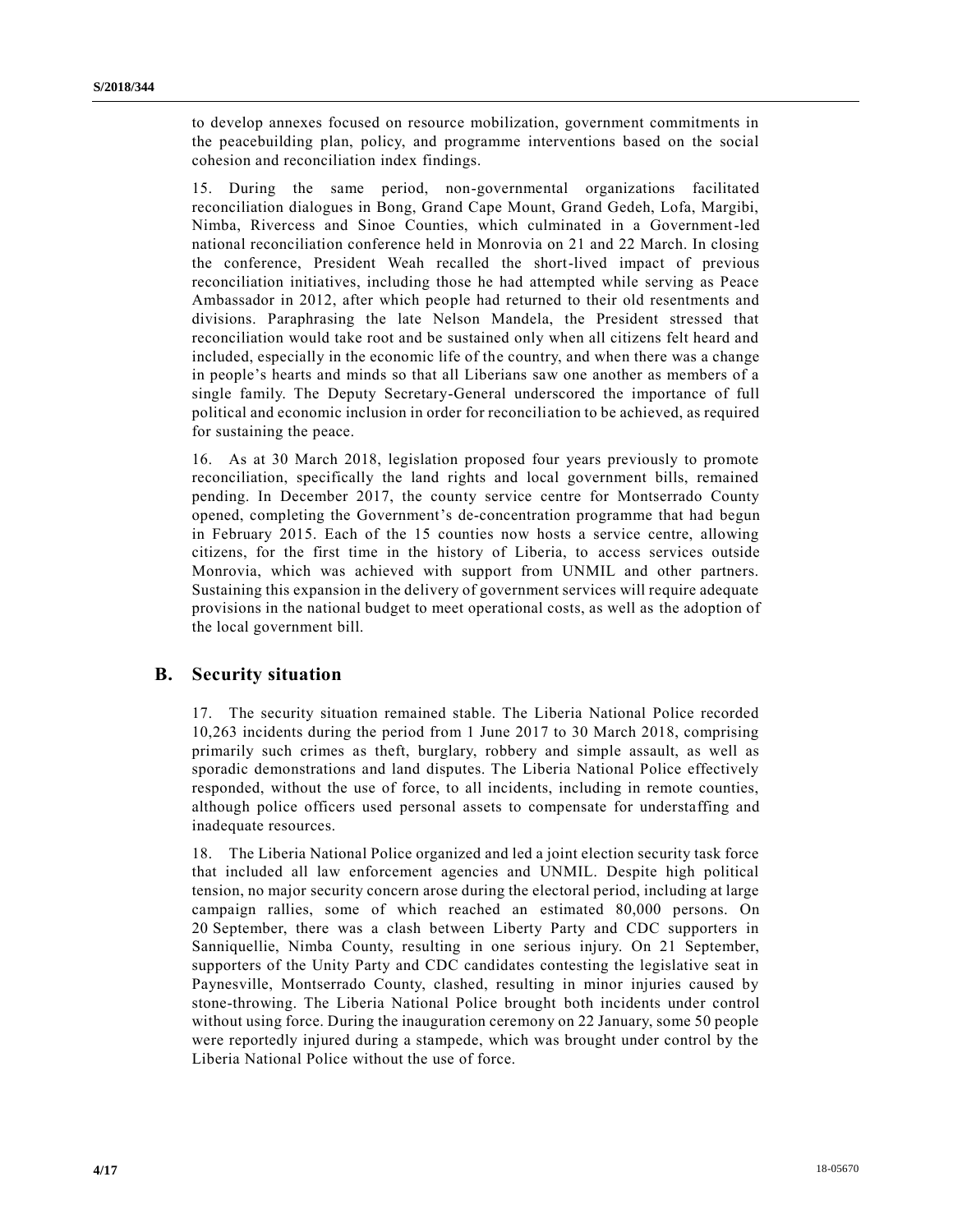## **C. Humanitarian situation**

19. As at 30 March 2018, Liberia hosted 10,791 registered Ivorian refugees, down from the peak of approximately 224,000 reached in 2011. Since December 2015, when the voluntary return process resumed after the Ebola virus disease epidemic, the Office of the United Nations High Commissioner for Refugees (UNHCR) has facilitated the return of 27,638 refugees. Conditions in Côte d'Ivoire remained generally conducive to return, although some refugees cited insecurity as well as lack of access to land, basic services or livelihood opportunities in areas of return as disincentives, in addition to scepticism about the national reconciliation and social cohesion processes. To mitigate those concerns, UNHCR organized visits by refugees to villages of return so they could assess conditions and the availability of services.

20. During the period from 1 June 2017 to 12 March 2018, there were 23 outbreaks of diseases, including Lassa fever, measles, monkeypox, meningococcal disease and shigellosis; out of 352 cases of such diseases, 13 deaths were reported. The World Health Organization (WHO) and other partners supported the Ministry of Health and the National Public Health Institute in strengthening national capacity for detection, prevention and response with respect to public health threats and events. WHO, the Food and Agriculture Organization of the United Nations, UNDP and the International Organization for Migration (IOM) also supported the Government in strengthening multi-hazard preparedness and response capacity, with funding from the multi-partner trust fund established to address Ebola. As a result, international health regulations are applied at all points of entry into the country.

## **D. Human rights**

21. The human rights situation continued to be characterized by violations perpetrated primarily against women and children. Between June 2017 and February 2018, the Ministry of Gender, Children and Social Protection recorded 596 cases of sexual and gender-based violence, including 391 cases of rape or sexual assault; 67.3 per cent of the victims were children. However, societal and cultural factors, as well as systemic shortcomings in the criminal justice system, contribute to impunity for such crimes. Harmful traditional practices such as female genital mutilation also continued. Amid protracted delays in establishing a legislative framework criminalizing such practices, then-President Johnson Sirleaf signed an executive order on 20 January 2018 criminalizing the genital mutilation of girls under 18 years of age, only partially achieving the full criminalization of female genital mutilation, to which her Government had committed itself in 2016 in the context of the universal periodic review.

22. On 15 June 2017, the Civil Society Human Rights Advocacy Platform, a consortium of national human rights-focused non-governmental organizations established in December 2016 with UNMIL support, signed a memorandum of understanding with the Independent National Commission on Human Rights aimed at enhancing the joint coordination, monitoring and decentralization of human rights initiatives. Between August and December 2017, human rights-focused civil society networks were established in Bong, Grand Bassa, Grand Cape Mount, Grand Gedeh, Maryland, Nimba and Rivercess Counties.

## **E. Economic situation**

23. Characterizing the country as "broke", President Weah set up a committee, on 28 February 2018, charged with developing an agenda for rapid recovery and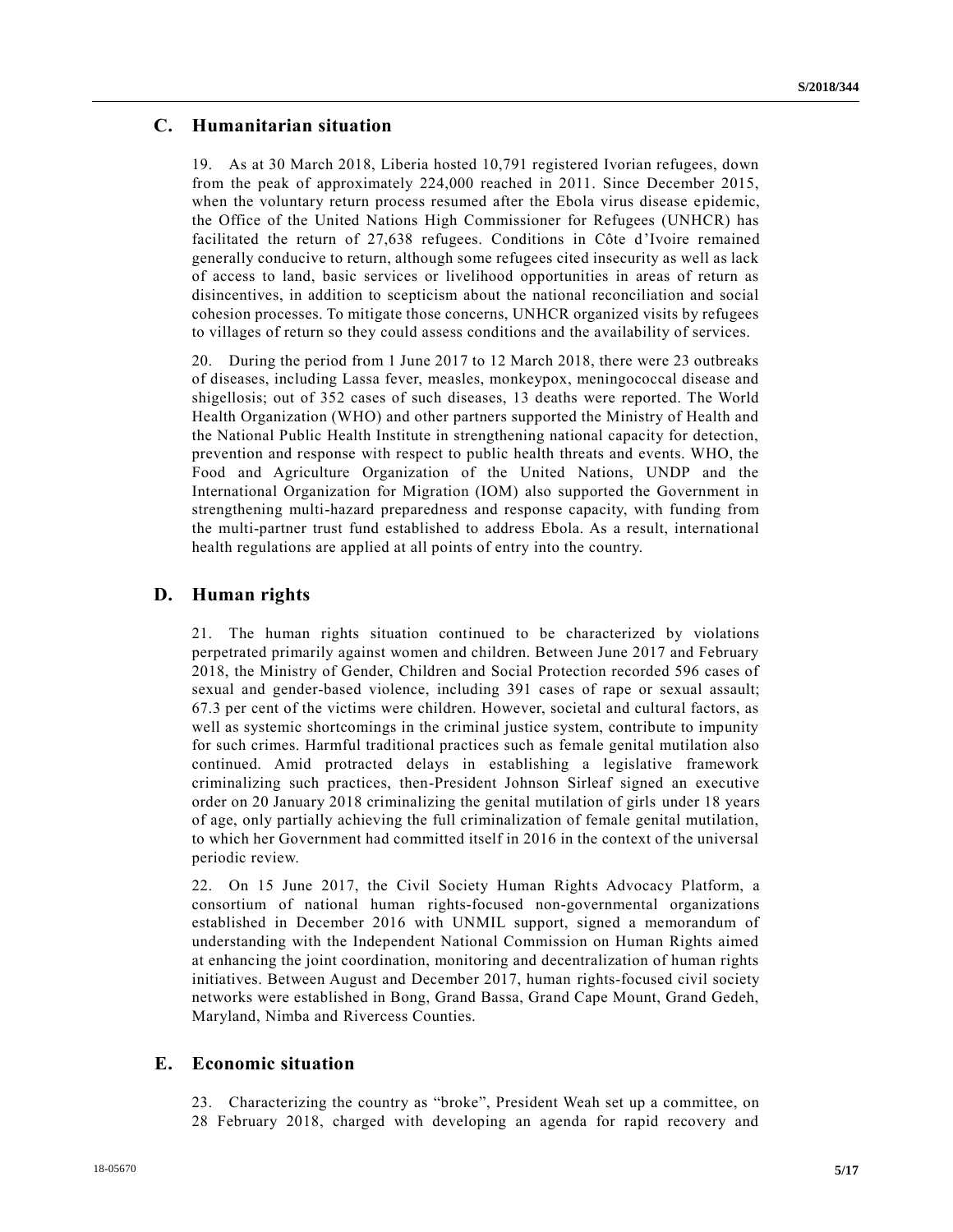transformation. The 2017 estimate for the current account balance is minus \$0.6 billion, or minus 26.6 per cent of gross domestic product, while the budget deficit is estimated at minus 4.7 per cent of gross domestic product. During his "State of the Nation" address, the President reported a 13 per cent decline in revenue to \$489.1 million in 2017 compared with \$565.1 million in 2016. The global decline in commodity prices, the residual impact of the 2014 Ebola outbreak and the leakage of public funds through corruption have had a negative impact on the macroeconomic situation. Gross domestic product is projected to rise to 4 per cent in 2018 as a result of expansions in gold production and agriculture; by 2020, growth is projected to rise to 6 per cent, which would still be below the pre-Ebola level of 8.7 per cent.

24. Consolidation measures attempted during previous fiscal periods proved ineffective; budget imbalances remain unsustainable, impeding growth and development. Recurrent expenditures consumed 87 per cent of the national budget for 2016/17; wages alone accounted for 57 per cent of the budget. Revised allocations in the budget for 2017/18 are recommended in order to cut certain expenditures on goods and services, such as travel, communication and workshops, leading to a reduction of \$27.4 million from \$563.5 million, in recognition of the requirement to reduce expenditure. Allocations, however, protect compensation, drugs and food, among other things. Also needed is economic diversification, which will require investments in foreign trade and infrastructure while effective efforts are made to combat corruption. Depreciation of the Liberian dollar against the United States dollar accelerated during the electoral period, with the exchange rate rising to 125.6 on 5 December 2017 from 117.2 on 30 September 2017. Halting or reversing this trend will require increased domestic production that reduces dependency on imports and addresses supply- and demand-side constraints. The exchange rate and changing consumer patterns are pushing small businesses to suffer exchange losses for goods that they buy in United States dollars but trade in Liberian dollars. Domestic prices are rising. The retail price of a 50 kg bag of rice, a staple food, has risen by 25 per cent since September 2017 compared with the same period in 2016, while exchange rate depreciation is leading to high prices of inputs. Prices of petroleum products have also risen, raising transportation costs, which affect most significantly Liberians living below the poverty line.

## **III. National security and justice capacity**

#### **A. National security strategy and architecture**

25. The revised national security strategy and implementation plan were completed in September 2017, with support from UNMIL, and are scheduled for approval by the National Security Council in April 2018. The strategy, which emphasizes human security, clarifies the roles and responsibilities of security institutions. The costs of its implementation are being factored into an ongoing public expenditure review that will assist the Government in sustaining the financial planning of the justice and security sectors, which is being led by the Ministry of Finance and Development Planning, with support from the World Bank and the United Nations.

26. Efforts continued to implement the Liberia National Police Act of 2016, the Liberia Immigration Service Act and the Liberia Firearms and Ammunition Control Act. Policy management boards for the police and immigration services established during the reporting period contributed to the development and approval of regulations and administrative instructions; however, no action was taken to establish the civilian oversight boards provided for under the Acts. Although the uniform code of military justice was enacted in October 2017, it has yet to be fully operationalized; the army remains subject to the civilian justice system in accordance with a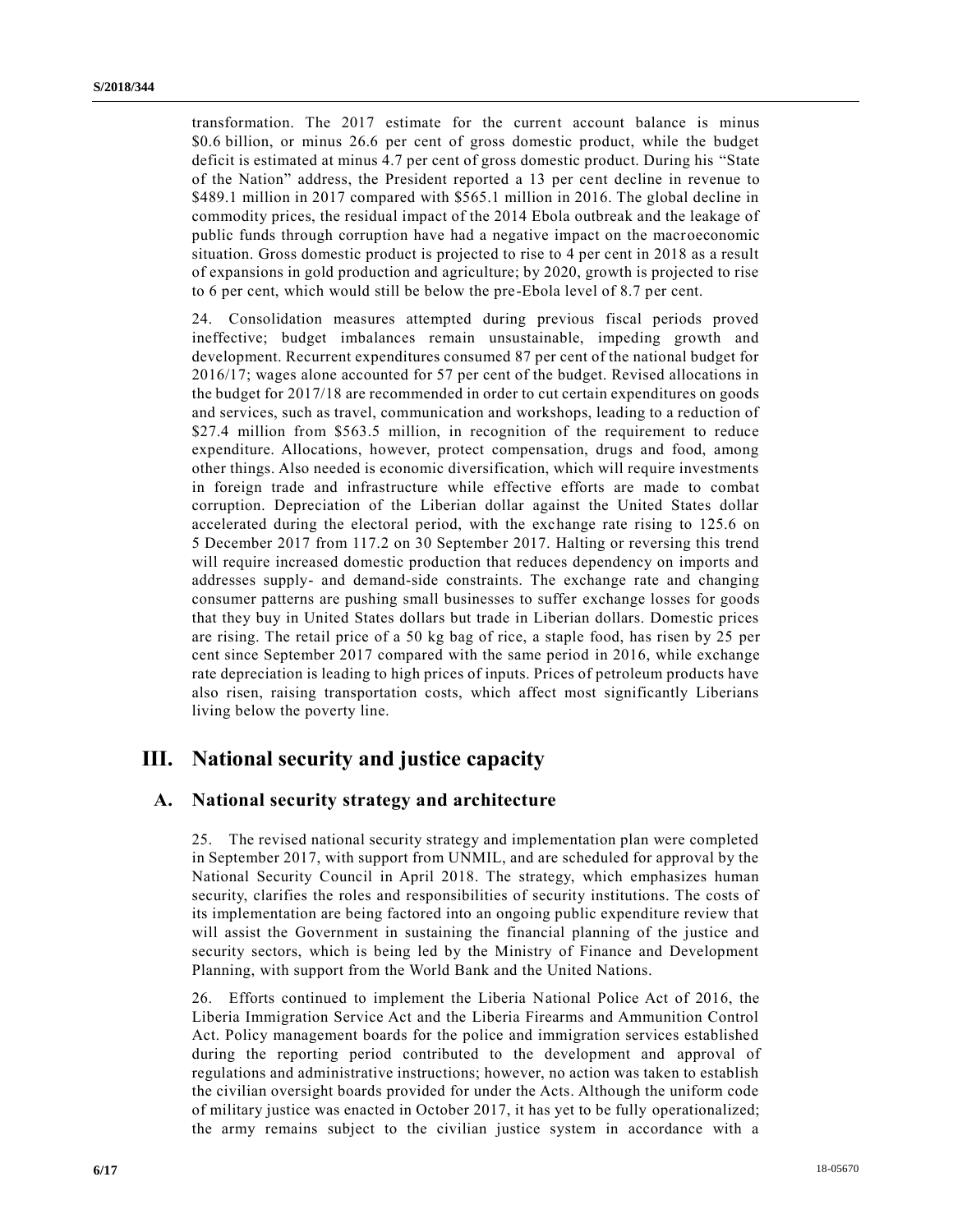memorandum of understanding signed between the Ministries of Justice and Defence. A draft public safety act that includes the regulation of private security comp anies was finalized in February and is awaiting review by the Government.

27. Since October 2017, the gender and security sector task force, which comprises three ministries and eight security sector agencies, has undertaken training and capacity development activities along with information exchange and advocacy with a view to increasing the participation of women in security sector reform and to mainstream gender into security operations. In addition, to widen public participation, four open dialogues were held by the security sector reform think tank at the University of Liberia.

28. With the end of the UNMIL mandate on 30 March, United Nations support for the justice and security sectors will continue to be provided under a three -year joint programme led by UNDP and focused on the development of institutions, including the Liberia National Police and the Liberia Immigration Service. The gender and security sector task force will receive financial support from the Peacebuilding Fund, which will be managed by the United Nations Entity for Gender Equality and the Empowerment of Women. Bilateral and regional support is expected to continue; the Government has also begun to explore options for expanding the cooperation to include new bilateral partners.

## **B. Liberia National Police**

29. As at 30 March 2018, the strength of the Liberia National Police stood at 5,053 officers, including 959 women. Seventy-five per cent of the police service is deployed in Montserrado County.

30. The Liberia National Police led electoral security operations through a joint security task force that planned and implemented the nationwide deployment of 7,355 law enforcement officers. Throughout the electoral period, the Liberia National Police were proactive, focusing on community-oriented policing and conflict prevention, initiating and sustaining effective engagement with community leaders and local youth associations and communicating with political parties. After each electoral round, the Liberia National Police, with UNMIL support, conducted after-action reviews in which challenges were identified and recommendations were developed that focused on improving the chain of command, human resource management, logistics and media engagement.

31. In January 2018, President Weah appointed a new Inspector General and three new deputies from within the police service. The Deputy Inspector General for Administration, the ranking female officer in the Liberia National Police, was reappointed. In February, the Liberia National Police conducted a self-assessment to determine strengths and weaknesses, prioritize areas for institutional and operational development, and review progress in the implementation of the Liberia National Police Act. The findings have been incorporated into the police 's development framework for 2018, which reflects the structural and organizational capacity that the service requires in order to consistently deliver high-quality law enforcement services for all citizens.

#### **C. Liberia Immigration Service**

32. As at 30 March 2018, the strength of the Liberia Immigration Service stood at 2,606 personnel, including 756 women, 63 per cent of whom were deployed to border areas.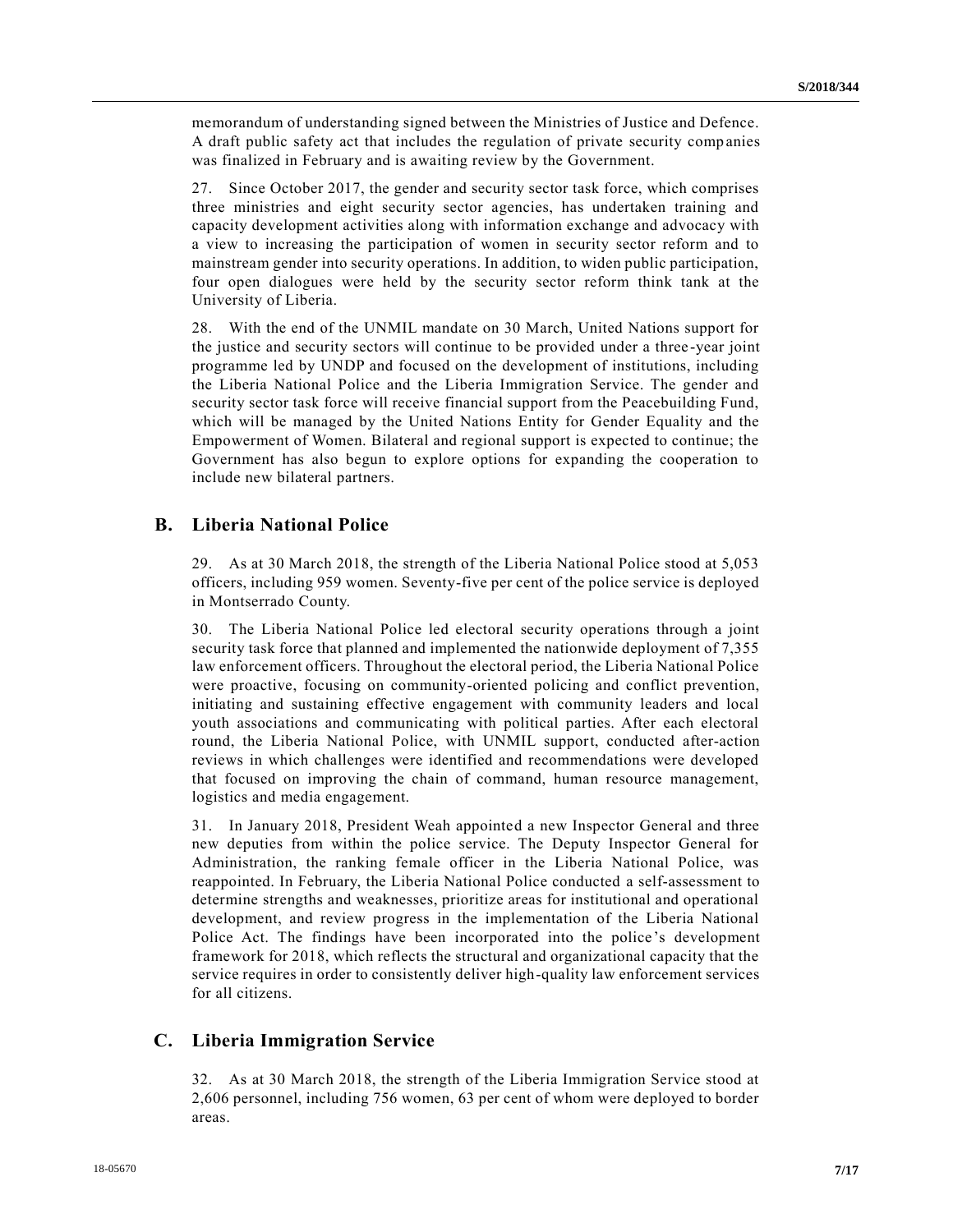33. The Liberia Immigration Service took significant steps to strengthen border management and security during the reporting period, undertaking community engagement in border areas, implementing the migration information and data analysis system in four strategic official points of entry and training 212 officers in integrated border management. Those efforts, which were supported by UNMIL and IOM, were aimed at promoting regular migration and addressing transnational crime.

34. President Weah reappointed the Commissioner General and the Deputy Commissioner General for Administration of the Liberia Immigration Service. In February, the Service undertook a self-assessment process to identify its strengths and weaknesses and key priorities for institutional development.

#### **D. Justice and corrections**

35. Election-related pressures dominated the focus of the legal system during the reporting period. Both UNDP and UNMIL provided support for electoral dispute resolution mechanisms at the National Elections Commission, the Ministry of Justice and the Liberia National Bar Association. Those mechanisms functioned effectively, building confidence in the fairness and professionalism of the judiciary.

36. In November 2017, 60 newly trained magistrates were deployed to 59 magisterial courts in all 15 counties; Liberia now has 353 magistrates serving in all counties. The Judicial Institute began to train an additional class of 60 prospective magistrates. With support from UNMIL, instructors received training in human rights, which was also mainstreamed into the curriculum, and future training will include gender and sexual and gender-based violence.

37. In January 2018, policies were finalized that are focused on sentencing guidelines, legal aid and a hearing procedure for complaints against lawyers. However, the justice system continued to face systemic shortcomings, which also had a negative impact on living conditions and security at correctional facilities, where nine prison escapes were reported. As at 30 March, 1,496 persons, or 58 per cent of the prison population, were pretrial detainees, representing a decr ease of 7 per cent since the issuance of my previous report in June 2017.

### **E. Armed Forces of Liberia**

38. The strength of the Armed Forces of Liberia stood at 1,948 personnel as at 30 March 2018, in addition to 60 personnel in the Liberian Coast Guard. The army receives mentoring from the United States of America and ECOWAS; UNMIL provided some training on explosive ordnance disposal, operational planning and predeployment training for the 75 troops contributed by Liberia to the United Nations Multidimensional Integrated Stabilization Mission in Mali (MINUSMA).

39. The army continued to face operational challenges due in part to insufficient funding. UNMIL, through quick-impact projects, supported the renovation of army barracks in Grand Bassa and Lofa Counties to facilitate deployment at borders with Côte d'Ivoire and Guinea.

## **IV. Closure of the United Nations Mission in Liberia**

#### **A. Military component**

40. UNMIL has been progressively drawing down since 2006, reducing from its peak authorized strength of 15,250 military personnel. The withdrawal of the 434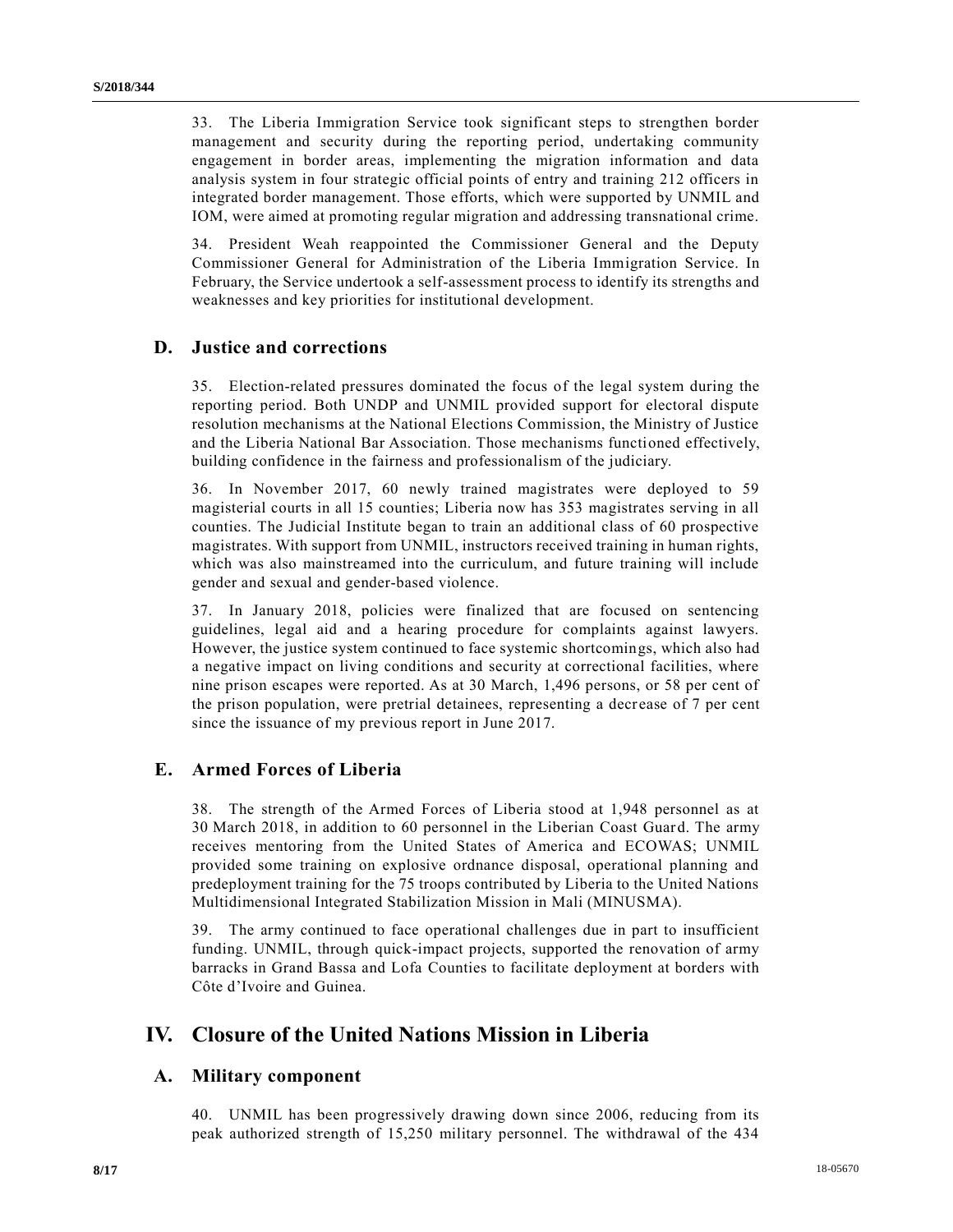military personnel provided for in resolution [2333 \(2016\),](https://undocs.org/S/RES/2333(2016)) including a company and aviation, medical and staff officers, took place between 31 December and 30 March. The force headquarters formally closed on 28 February with the departure of the Force Commander.

41. The quick-reaction force established within the United Nations Operation in Côte d'Ivoire (UNOCI) in accordance with Security Council resolution [2162 \(2014\)](https://undocs.org/S/RES/2162(2014)) and transferred to MINUSMA in accordance with Council resolution [2295 \(2016\)](https://undocs.org/S/RES/2295(2016)) ceased its readiness to respond in Liberia with the end of the UNMIL mandate.

#### **B. Police component**

42. The police component of UNMIL has been progressively drawing down from its peak authorized strength of 1,795, reaching a ceiling of 310 personnel by 28 February 2017 in accordance with resolution [2333 \(2016\),](https://undocs.org/S/RES/2333(2016)) including two formed police units and 50 individual police officers consolidated in Monrovia. The withdrawal of the component took place in a phased manner beginning on 31 January 2018 and concluded with the departure of the remaining United Nations police officers and the Police Commissioner on 30 March.

#### **C. Civilian component**

43. The departure of 808 civilian staff provided for in General Assembly resolution [71/304](https://undocs.org/A/RES/71/304) of 30 June 2017 has been conducted in a phased manner, on the basis of an assessment of work and comparative reviews, with a view to ensuring mandate delivery until 30 March 2018. Surges in departures were aligned with periods of relatively reduced substantive activities. As at 30 March, UNMIL had 521 civilian personnel, comprising 174 international personnel, 269 national personnel and 78 United Nations Volunteers; a further 141 personnel will depart by 30 April. During the period from 1 May to 30 June, the departure of the 380 personnel remaining to complete the Mission's liquidation will be gradually carried out.

#### **D. Liquidation process**

44. Given the complexity of liquidating a mission with a historically large logistical footprint, UNMIL formed a steering committee and a technical working group in September 2017 to oversee the process. In addition, technical specialists were brought in to provide support, while external and internal auditors were advised about the deadlines for reviewing mission activities in advance of the archiving of records and the departure of personnel.

45. Particular emphasis has been placed on ensuring an environmentally responsible liquidation. In July 2017, UNMIL had 79 field sites. As at 30 March 2018, nine sites remained, all of which will be closed by 30 June. For each site that is closed, the Environmental Protection Agency of Liberia conducts an inspection jointly with UNMIL and provides certification that it was left in an environmentally sound manner.

46. UNMIL has made gifts of equipment to government and regional entities, non-governmental organizations and United Nations agencies, in keeping with existing financial regulations and rules and following an evaluation of the suitability of the requests. Among the donated assets were prefabricated buildings, passenger and specialized vehicles, generators, medical and information technology equipment and office furniture; part of the Mission's logistics base at the Port of Monrovia was handed over to ECOWAS to serve as a forward logistics base for its regional Standby Force.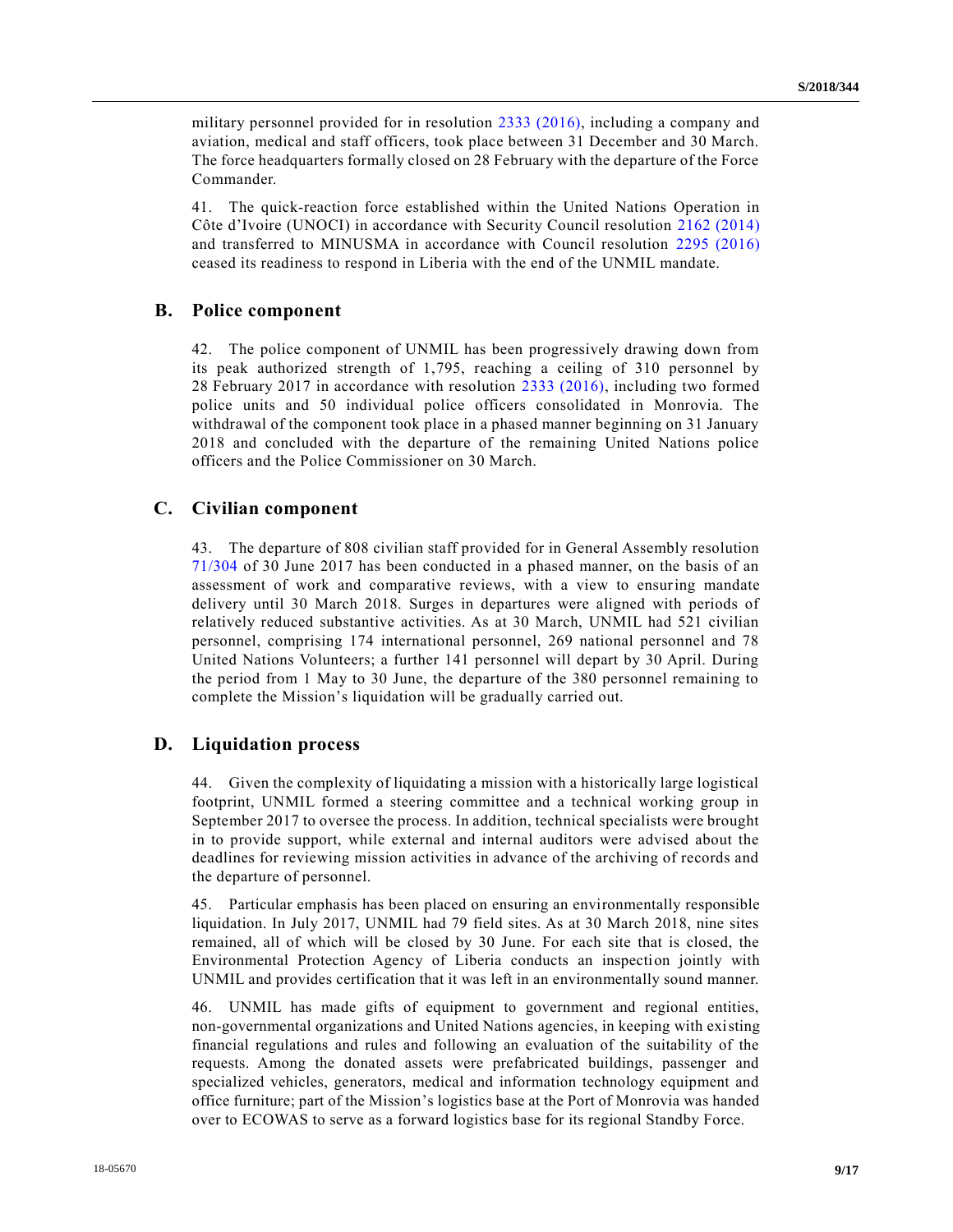## **E. Serious misconduct, including sexual exploitation and abuse**

47. Proactive outreach was conducted in all communities where UNMIL troops have been deployed since 2003. Working with the Office of Internal Oversight Services, UNMIL identified a number of individuals who had made allegations against former UNMIL personnel. As part of a victim-centred approach, efforts were made to respond to the medical, psychosocial and legal needs of the complainants. Quick-impact projects provided vocational training opportunities in Monrovia for both victims and community members to lessen stigmatization and vulnerability to future exploitation. Furthermore, UNMIL and the United Nations Educational, Scientific and Cultural Organization launched a literacy programme for persons victimized by, or vulnerable to, sexual exploitation and abuse.

48. All allegations recorded were referred for appropriate investigation by Member States or jointly with the United Nations. The Organization will continue to follow up on the outcomes of those investigations for which information from the Member State concerned remains pending.

49. UNMIL established an exit plan to facilitate the handover of its responsibilities after the completion of its liquidation. Any allegation pending as at 30 June 2018 will be transferred to the regional conduct and discipline team based in MINUSMA, which will be responsible for processing remaining matters. In addition, any new allegation made against former UNMIL personnel may be brought to the Resident Coordinator Office, which will be responsible for receiving complaints and transmitting them to the conduct and discipline teams in MINUSMA and the Department of Field Support for appropriate review and follow-up action, including referral for investigation. UNMIL has also funded a project aimed at strengthening the Government's capacity to respond when it receives claims against former UNMIL personnel.

## **F. Safety and security of personnel**

50. No major security incidents against United Nations personnel or installations were recorded during the period from 1 June 2017 to 30 March 2018. There were 105 traffic accidents involving United Nations vehicles and one emergency landing of a United Nations aircraft. One armed robbery, six burglaries, one attempted burglary, two thefts, one attempted theft and three minor fires were recorded at the residences of United Nations personnel, while street crime included two armed robberies, two attempted armed robberies, four robberies, three thefts, five assaults, six incidents of intimidation/harassment/threats of violence and two arrest and detention incidents. Five United Nations staff members died of natural causes.

51. With the conclusion of the UNMIL mandate, responsibility for the safety and security of United Nations personnel and facilities rests fully with the Government of Liberia. Security for the United Nations country team will be coordinated by the Department of Safety and Security with three professional security officers and five local security associates. A common radio room will provide 24-hour coverage in close collaboration with government security counterparts.

## **V. Transition of the United Nations in Liberia**

52. My Special Representative for Liberia, Farid Zarif, concluded his assignment on 30 March, in line with the end of the UNMIL mandate. Building on best practic es from the closure of UNOCI, some continuity of United Nations leadership will be facilitated by the retention of the Resident Coordinator at the level of Assistant Secretary-General. In that regard, my Deputy Special Representative, Yacoub El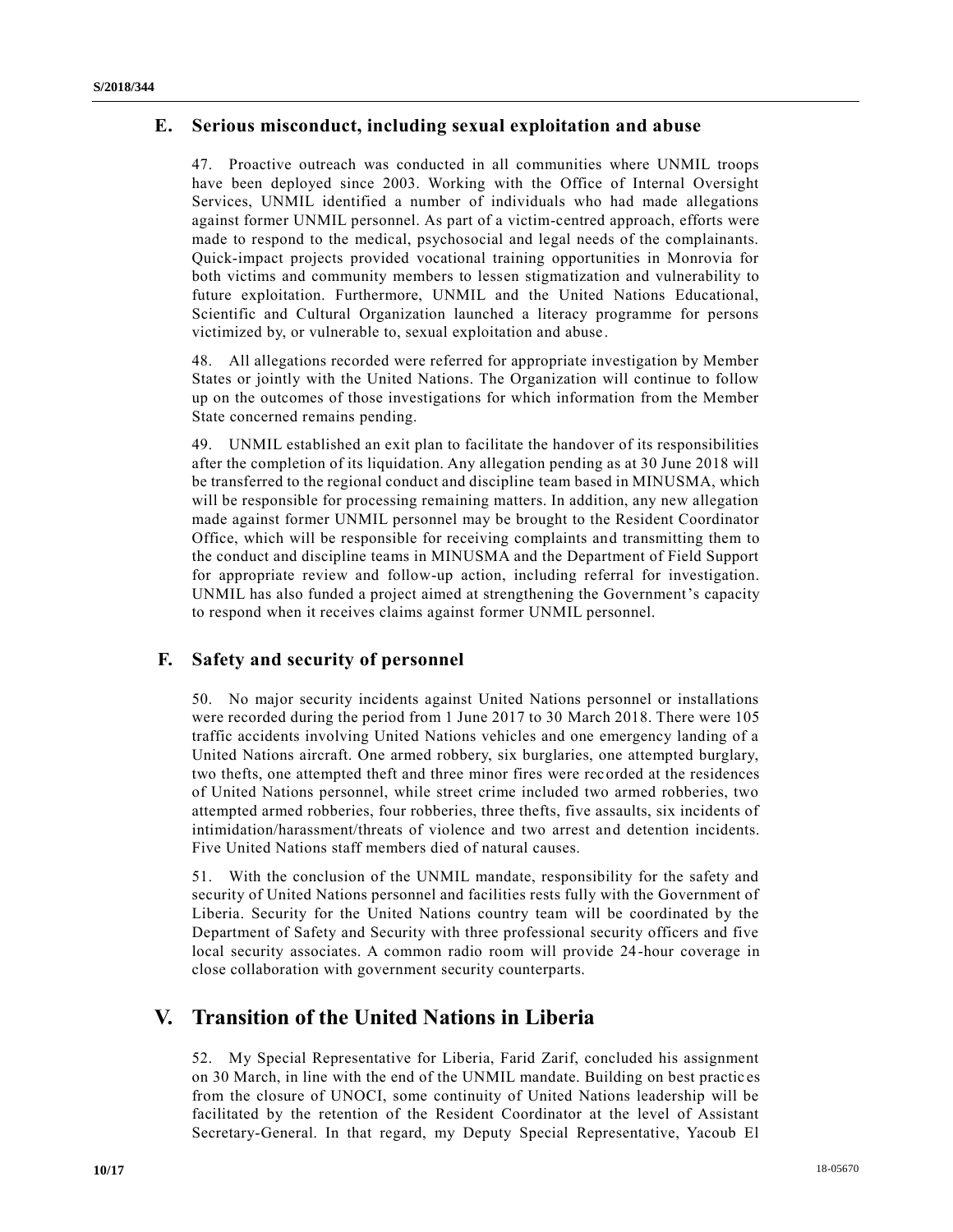Hillo, retaining his functions as Resident Coordinator and UNDP Resident Representative, assumed leadership of the United Nations family in Liberia on 31 March.

53. The United Nations is working to strengthen the Resident Coordinator Office to ensure that it is able to deliver on strategic requirements in the areas of political and economic analysis, peacebuilding and mediation, and field coordination, which will support the people and the Government of Liberia in sustaining peace. In August 2017, the Government and the Office of the United Nations High Commissioner for Human Rights (OHCHR) signed an agreement authorizing the establishment of an OHCHR country office, which commenced its work on 2 April 2018. Meanwhile, since December 2017 the UNMIL headquarters has been transitioning into a "one United Nations house" where 16 agencies, funds and programmes will eventually be co-located, which will reduce operational and transactional costs while increasing coherence, coordination and delivery.

54. Communicating to the people of Liberia about the transformation of the United Nations engagement in their country remained a priority. To that end, a public information campaign involving national civil society organizations and traditional communicators was focused on ensuring that all local communities were aware that, although the peacekeeping operation would come to an end on 30 March, the United Nations country team would continue its work after the departure of UNMIL. Such messaging was also aimed at raising awareness about issues essential for maintaining peace and stability.

55. An integrated transition plan jointly prepared by UNMIL, the United Nations country team, the Government of Liberia and its development partners was adopted under Executive Order 91 on 10 January as the working document to guide the transition. The plan is focused on both the transfer of authority to a new Government and the evolution of the United Nations engagement in Liberia.

56. The Peacebuilding Commission provided political accompaniment to the transition from UNMIL to the follow-on United Nations presence, actively engaging through a visit of the Chair of the Liberia configuration and the convening of ambassadorial and expert meetings on preparations, as well as providing a forum to discuss and support the implementation of the peacebuilding plan. The Commission has expressed its willingness to continue to provide support and accompaniment to the country beyond the transition.

57. On 23 March, President Weah, the Deputy Secretary-General and my Special Representative participated in a conference in Monrovia, dubbed the "Liberia moment", that was convened by the Government to launch the process of formulating a new national development agenda for the period 2018–2024. In addition to senior government officials and United Nations and development partners, the event included the voices of young people and other civil society representatives. In his speech, President Weah reaffirmed his commitment to ensuring that all Liberians had a voice in the future of their country. The Deputy Secretary-General welcomed the space made for young people in the new Government, while also stressing that the inclusion of women as indispensable partners would make for a better nation. She also welcomed the intention to ensure that national reconciliation and social cohesion would serve as the basis for the new development agenda. The event provided an opportunity for the Government, its partners and civil society to express appreciation for the role played by UNMIL in establishing the foundations of the peace in Liberia.

58. A Liberia multi-partner trust fund has been established; the final steps for its activation are nearing completion. The pooled fund is aimed at increasing coherence in the delivery by the United Nations and partners of joint programmes to sustain peace and address priority development challenges. Prioritization will be guided by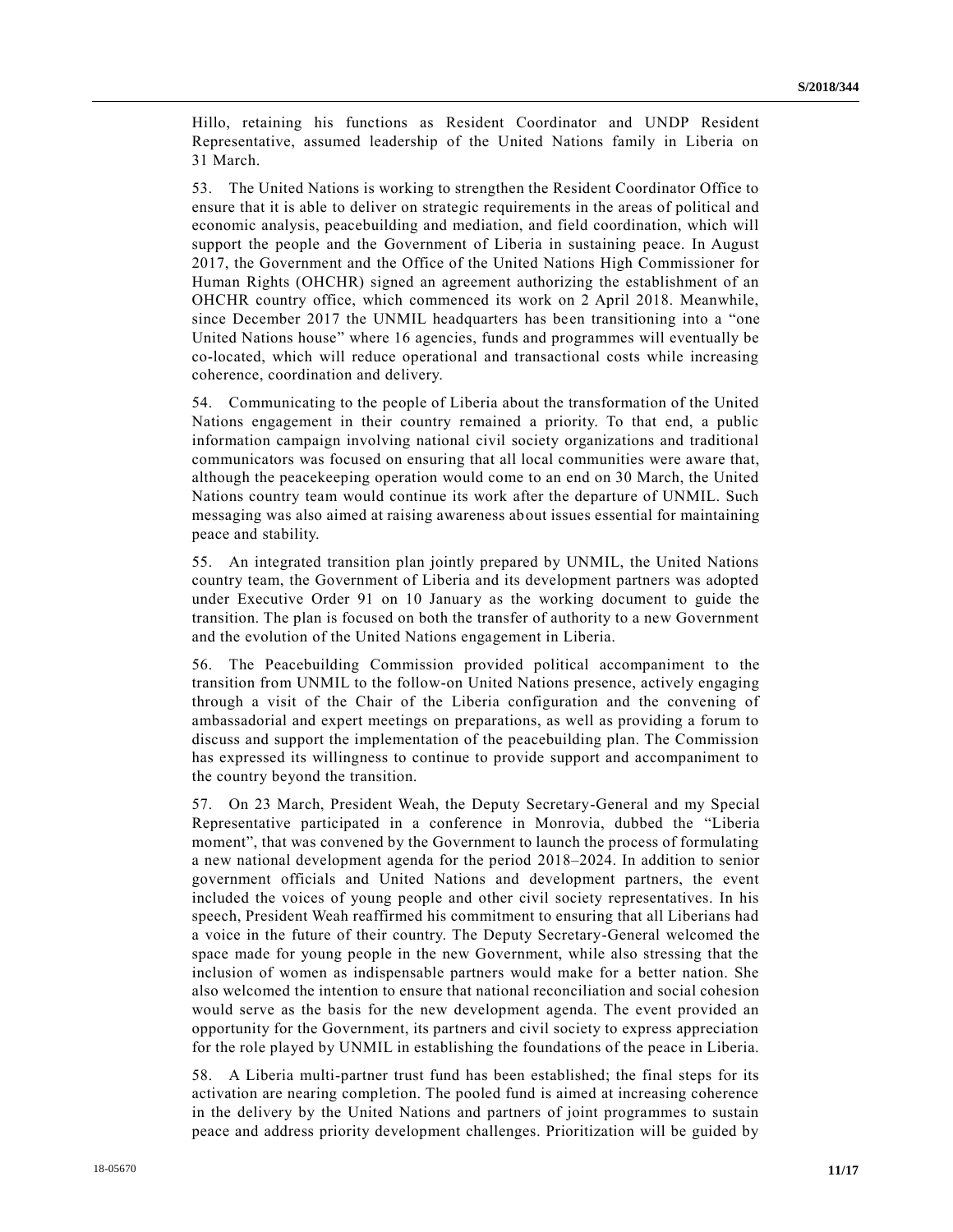the Liberia peacebuilding plan, the forthcoming national development agenda and the Sustainable Development Goals. The Peacebuilding Fund lent its catalytic support to the peacebuilding plan in the amount of \$10 million in 2017 and has indicated its willingness to extend its support to priority areas of the multi-partner trust fund in 2018.

59. UNMIL also continued its efforts to facilitate sustained regional engagement in Liberia, including in cooperation with the United Nations Office for West Africa and the Sahel. On 23 March 2018, President Weah and the Deputy Secretary-General participated in a ceremony during which the UNMIL Radio station, facilities and broadcasting network were handed over to the ECOWAS Commission, which commenced broadcasting within Liberia as a regional radio station, using the same on-air personalities, on 31 March. Eventually, ECOWAS plans to expand the reach of the radio station throughout its regional community, broadcasting in three regional languages. As the facilities housing the radio station are adjacent to the United Nations House, ECOWAS relocated its in-country headquarters and early warning system to the compound in February 2018.

# **VI. Financial aspects**

60. The General Assembly, by its resolution [71/304,](https://undocs.org/A/RES/71/304) appropriated the amount of \$110 million for the maintenance of UNMIL for the period from 1 July 2017 to 30 June 2018.

61. As at 20 March 2018, unpaid assessed contributions to the Special Account for UNMIL amounted to \$26.4 million. Total outstanding assessed contributions for all peacekeeping operations as at the same date amounted to \$2,256.2 million.

62. Reimbursement of troop and formed police costs has been made for the period up to 31 January 2018, while reimbursement of the costs of contingent-owned equipment has been made for the period up to 31 December 2017, in accordance with the quarterly payment schedule.

## **VII. Observations**

63. When Ellen Johnson Sirleaf handed presidential power over to George Manneh Weah at noon on 22 January 2018 in Monrovia, thousands of Liberian citizens and dozens of regional and international leaders witnessed a moment symbolically concluding a historical arch spanning more than a century and a half of constitutionally sanctioned exclusion of the vast majority of the population, a quarter century of political crisis, 14 years of successive brutal civil wars and nearly 15 subsequent years of laying the foundations for recovering from conflict. The inauguration of President Weah was a milestone symbolizing the burgeoning democratic maturity of the oldest republic in Africa and its progress along the path of post-conflict transformation. I wish to recognize the contribution that President Johnson Sirleaf made to the consolidation of peace and other achievements during the 12 years of her tenure.

64. Liberia is a country fully at peace with itself and with its neighbours. Consequently, on 30 March UNMIL concluded its mandate. It is important to recall the historical context: the Liberia to which UNMIL was deployed in October 2003 was a completely failed State in which three warring factions controlled sections of Monrovia and the interior; the public sector had collapsed; the infrastructure lay in ruins; the national police and the army had disintegrated into various factions; what remained of the security sector was dominated by a proliferation of agencies created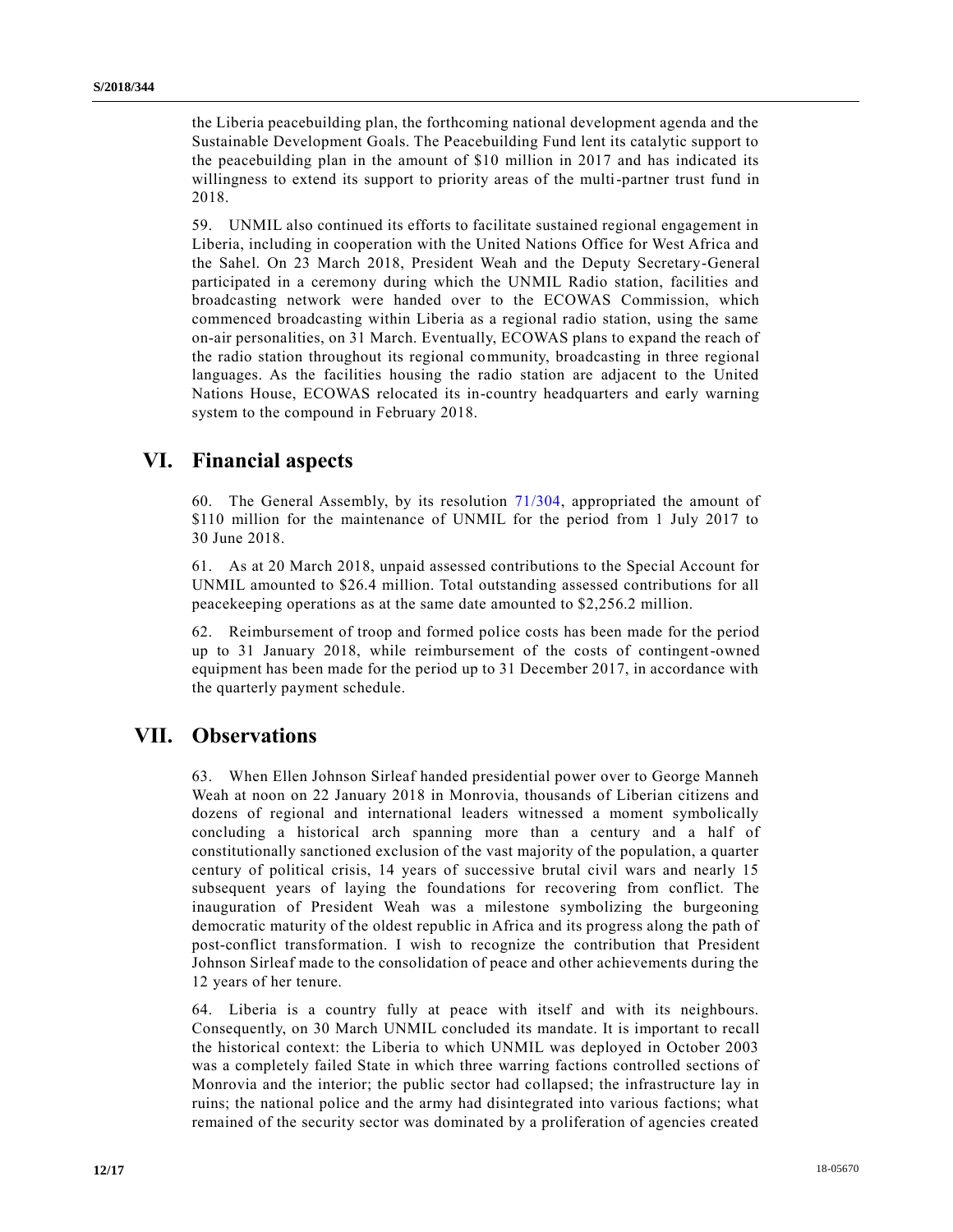by successive regimes to persecute political opponents and repress citizens; the justice sector had disintegrated; more than a third of the population was displaced; an estimated 80 per cent of women and girls were victims of sexual violence; and criminal economic exchange, dominated by the illegal exploitation of natural resources, was thriving. Despite that very low starting point, Liberia has had a remarkable journey of transformation, accompanied by UNMIL, and is on the cusp of a new era that promises greater inclusiveness and equitable participation o f all Liberian citizens in the political and economic space.

65. I congratulate the people of Liberia and their political leaders on the progress achieved in restoring peace, and on their resolve to remain peaceful throughout the electoral process. I also salute the National Elections Commission and the Supreme Court, which carried out their responsibilities with professionalism and independence, thereby helping to strengthen perceptions about the credibility of the electoral process. I also recognize the effective, professional and peaceful manner in which the Liberia National Police, in collaboration with other law enforcement agencies, managed security throughout the country. These elections were a positive demonstration of the capacity and capability of national institutions, which has had a positive effect on public confidence. Furthermore, they are a demonstration of a fact that I have stressed in my reports on Liberia over the years: consolidating the hard won peace requires sustained efforts to build institutions that are inclusive, corruption-free and able to provide opportunities for, and services to, all citizens.

66. I also wish to recognize the essential role played by civil society, which helped to restore peace in Liberia and which continues its tireless efforts to sustain that hardwon peace. Religious and traditional leaders and women and youth representatives, as well as electoral observation groups and the media, made many diverse contributions to the collective national effort aimed at maintaining a transparent and peaceful electoral process. Among the important initiatives were the Farmington River Declaration and the Liberian Youth Peace Declaration, as well as mediation efforts resulting in mutual recognition by the Legislature and the judiciary of each other's respective roles and responsibilities in accordance with the Constitution. Civil society will continue to have an invaluable role to play as a partner with the Government as it takes forward its reform agenda in a spirit of inclusion and transparency.

67. The new Government has inherited many challenges, not least of which are a dire economic situation and the limited progress achieved thus far in addressing the root causes of the conflict in Liberia, removing structural inequalities, enhancing accountable governance and building the democratic foundations of a nation that reflects the will and aspirations of all Liberians. I welcome President Weah's commitment to fighting corruption, promoting good governance and taking forward national reconciliation, constitutional reform and decentralization. These are critical processes that could help heal the cleavages of the past and build a unified nation for the future. They would also support his pro-poor development agenda, which will help sustain the peace and lay the foundation for sustainable development. His aspiration to transform the hearts and minds of the Liberian people so that they see one another as members of a single family is essential, as, in his words, a family tree can bend, but can never break.

68. I welcome the leadership that President Weah has demonstrated by urgently recasting the national budget to address the fiscal difficulties of the country, as well as his steps to fight corruption. I call upon the partners of Liberia to stand with this new Government as it moves forward with its efforts to correct the current shortcomings, while working to make the economy grow in order to generate the revenue needed to reduce its current dependence on donor aid, and also seeking to avoid transactions that put the country and communities at a disadvantage. President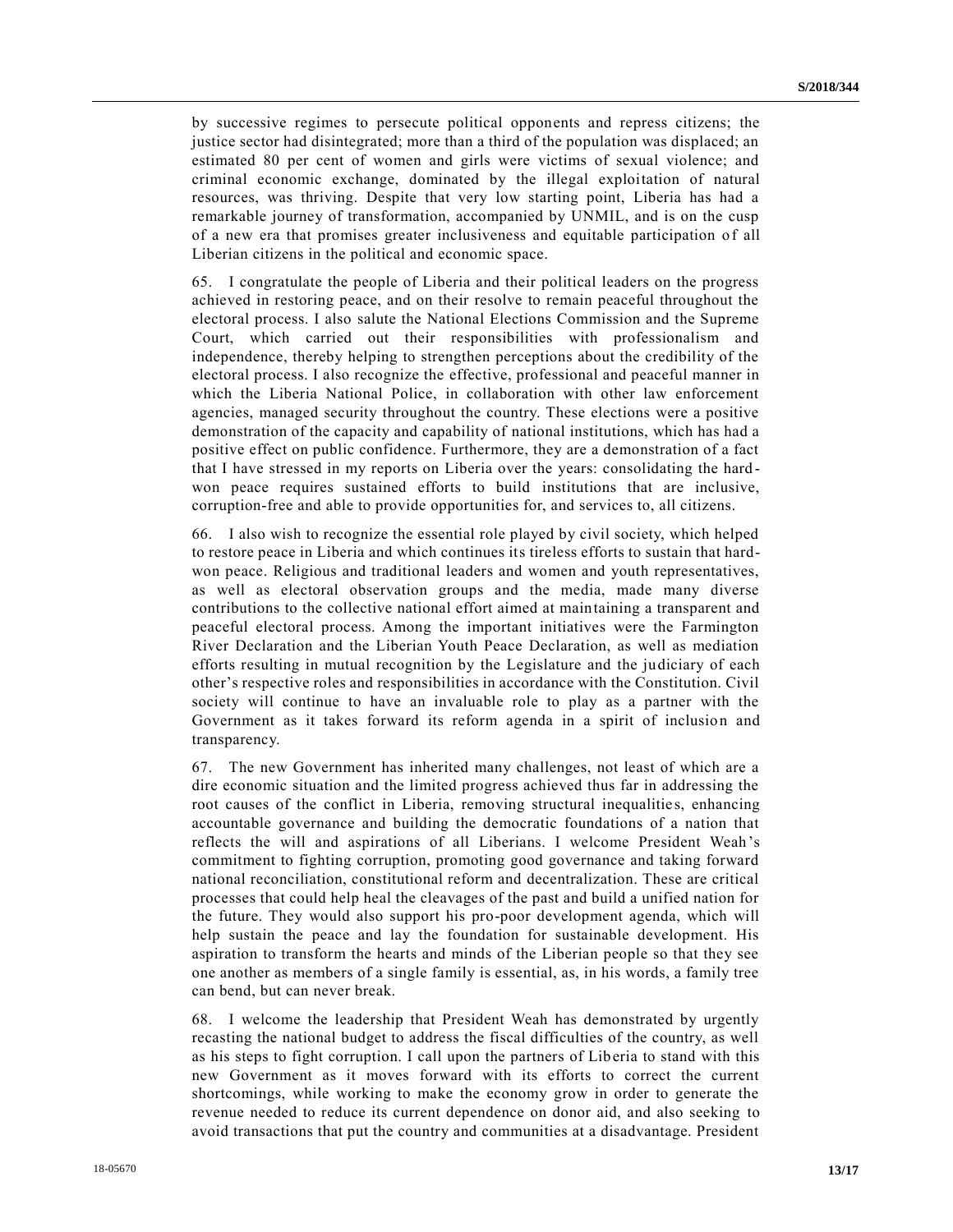Weah has also demonstrated a welcome commitment to placing the Sustainable Development Goals at the core of his national development plan in order to ensure that no one is left behind, as maintaining peace and development requires. I also welcome the intention of partners to align their support with the Government's vision, as they committed to doing during the "Liberia moment" event.

69. Consolidating peace requires the full commitment of the Government and citizens to a comprehensive and meaningful process of national reconciliation. I am encouraged by the new administration's determination to give the national reconciliation process a new impetus underpinned by a political vision, rather than disparate initiatives with limited impact, which characterized past reconciliation efforts. One of the objectives of such a process must be defining and agreeing on a shared sense of nation. This is particularly pertinent and potentially fraught with difficulties for Liberia, as the scars of the conflict, some of which were brought to light during the recent electoral process, have yet to heal. I continue to insist on the importance of adopting legislation that addresses the root causes of the conflict, such as the land reform and decentralization, which should be given priority attention and acted upon without further delay.

70. The young people of Liberia have declared, and have demonstrated, that they are the custodians of its peace. It will therefore be essential that the Government manage the considerable expectations of its predominantly youthful constituency, which is looking for the dividends of social and economic transformation that could provide opportunity and alleviate inequality. Managing those expectations will require herculean efforts on the part of the new administration, in addition to considerable support from its partners, and should be aimed at demonstrating a sincere commitment to bridging the continuing divides in Liberia by reaching out to the poorest and most disenfranchised, as part of the national development agenda. I am optimistic that such transformational change is within the grasp of the people and the Government of Liberia.

71. The socioeconomic situation of Liberia continues to have a negative impact on women and girls, including low levels of education; poverty; maternal mortality; and increased risks and exposure to sexual violence and harmful traditional practices. I am concerned by statistics such as the literacy rate  $-80.6$  per cent for males and 54.8 per cent for females — which demonstrate the impact of continued barriers that pose risks to girls at all levels, including with respect to education, sexual and genderbased violence, early marriage and teenage pregnancy, as well as other forms of abuse. I would therefore reiterate my call to the Legislature to prioritize the adoption of pending enabling legislation, in particular the proposed law on affirmative action for equal participation and representation, aimed at promoting women's political participation. I would also strongly urge the Legislature to amend the Domestic Violence Act to ensure the protection of women and girls from sexual and genderbased violence, in particular female genital mutilation.

72. While I welcome the increase in Liberia National Police female recruitment from 2 to 18 per cent, I encourage the new Government and other stakeholders to address women's marginalization and inequality in conformity with Security Council resolution [1325 \(2000\).](https://undocs.org/S/RES/1325(2000)) Significant advances have been made since 2003 in the development of the legal and policy framework for the security sector, but gaps remain, including in terms of legislation to regulate private security companies and to modernize the Bureau of Corrections and Rehabilitation and the Liberia National Fire Service. Furthermore, it will be essential that the National Security Council review the revised national security strategy as a priority, which should be complemented by capacitating the Office of the National Security Adviser. I urge the Government of Liberia to prioritize the full implementation of police and immigration acts, in particular the establishment of the civilian oversight bodies provided for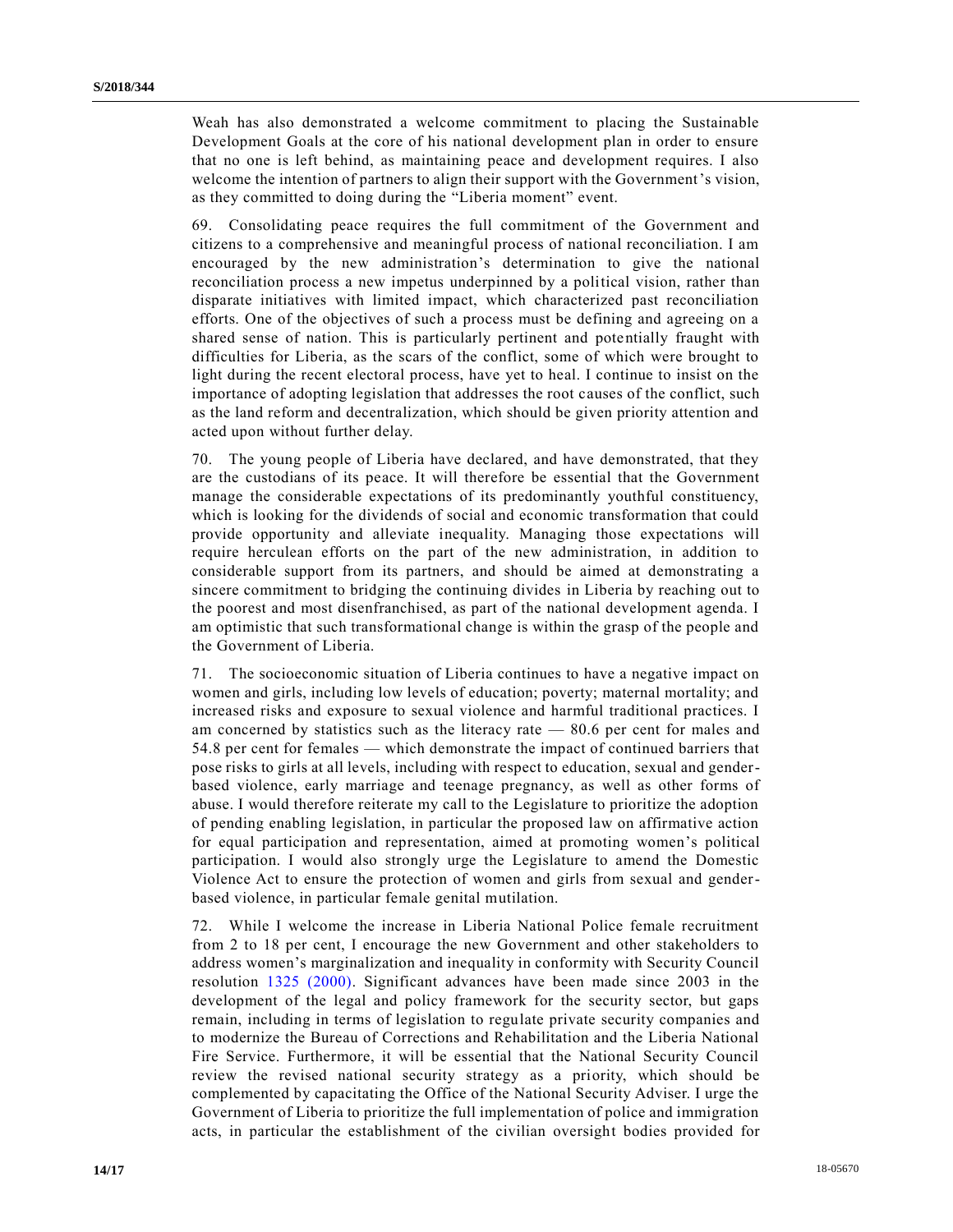therein. The Government should also commit additional resources to addressing systemic weaknesses in the justice system and harmonizing the formal and customary justice systems through urgent attention to the many unimplemented, yet nationally validated, recommendations pertaining to justice sector reform, including addressing an unacceptably high level of pretrial detentions. In addition, I strongly encourage donors and partners to continue to work closely with the United Nations and to maintain their support for the justice and security sectors of Liberia in the years ahead.

73. The closure of UNMIL brings to an end the peacekeeping phase of the United Nations engagement in the Mano River Union, which at one time also hosted operations in Sierra Leone and Côte d'Ivoire. All of the Organization's peacekeeping endeavours in the subregion have stood on foundations set by regional organizations, including the Mano River Union, ECOWAS and the African Union. I therefore warmly welcome the fact that UNMIL Radio will serve as the nucleus of the regional radio station of ECOWAS, and that it will immediately sustain nationwide broadcasts in Liberia, while working towards full regional coverage, with the support of the Liberian Broadcasting System. I also welcome the fact that the ECOWAS Standby Force will benefit from the use of part of the former logistics base of UNMIL. The closure of the peacekeeping operation notwithstanding, the United Nations will remain closely engaged in supporting Liberia in meeting its challenges in sustaining peace and achieving sustainable development, including through the enhanced and strengthened Resident Coordinator Offices and the broader United Nations country team, which will include a separate OHCHR office. This arrangement will help to preserve the achievements of UNMIL, while also helping to sustain continued dialogue regarding the persistent human rights challenges that the country still faces.

74. I am enormously proud of the role played by UNMIL in restoring and sustaining peace in Liberia. My profound gratitude goes to each of the civilian and uniformed personnel who served with UNMIL over the course of its deployment, and their families, and pay particular tribute to the 202 United Nations peacekeepers who lost their lives in pursuit of peace in Liberia. I also wish to express appreciation to my Special Representative for Liberia, Farid Zarif, for his excellent leadership, and to his predecessors, all of whom contributed to the achievement of the UNMIL mandate. In addition, my appreciation goes to the Mission's troop- and police-contributing countries, and I wish to recognize in particular the role of ECOWAS, whose green helmets paved the way for UNMIL, as well as the African Union, the Mano River Union, the European Union and other regional organizations, multilateral and bilateral partners, United Nations agencies, funds and programmes, non-governmental organizations and all other partners, for their invaluable contributions to the restoration of peace in Liberia.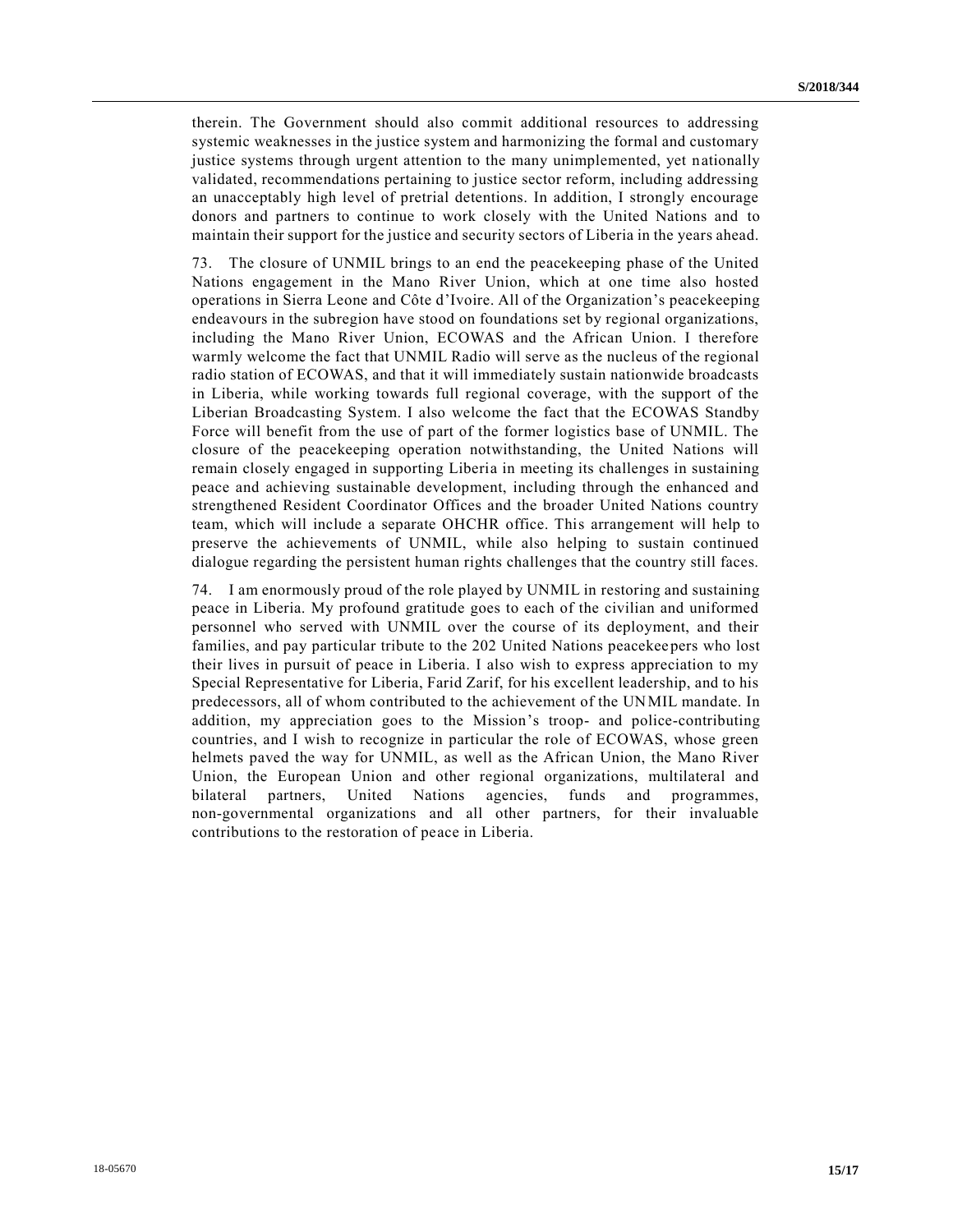## **Annex**

|                          | Military component       |                          |                          |                          |                     |                 |
|--------------------------|--------------------------|--------------------------|--------------------------|--------------------------|---------------------|-----------------|
| Country                  | Military<br>observers    | Staff officers           | Troops                   | Total                    | Formed police units | Police officers |
| Bangladesh               | $\equiv$                 | $\equiv$                 | $\overline{\phantom{a}}$ | $\equiv$                 |                     |                 |
| Benin                    |                          |                          |                          |                          |                     |                 |
| Bhutan                   |                          |                          |                          |                          |                     |                 |
| China                    |                          |                          |                          |                          |                     |                 |
| Egypt                    |                          |                          |                          |                          |                     |                 |
| Gambia                   |                          |                          |                          |                          |                     |                 |
| Germany                  |                          | $\equiv$                 |                          |                          |                     |                 |
| Ghana                    |                          | $\qquad \qquad$          |                          |                          |                     |                 |
| India                    |                          |                          |                          |                          |                     |                 |
| Kenya                    |                          |                          |                          |                          |                     |                 |
| Nepal                    |                          |                          |                          |                          |                     |                 |
| Nigeria                  |                          |                          |                          |                          | 12                  |                 |
| Norway                   |                          |                          |                          |                          |                     |                 |
| Pakistan                 |                          | $\equiv$                 | 12                       | $12\,$                   |                     |                 |
| Poland                   |                          |                          | $\overline{\phantom{0}}$ | $\overline{\phantom{a}}$ |                     |                 |
| Republic of Korea        |                          |                          |                          |                          |                     |                 |
| Romania                  |                          |                          |                          |                          |                     |                 |
| Russian Federation       |                          |                          |                          |                          |                     |                 |
| Senegal                  |                          |                          |                          |                          |                     |                 |
| Serbia                   |                          |                          |                          |                          |                     |                 |
| Sweden                   |                          |                          |                          |                          |                     |                 |
| Togo                     |                          |                          |                          |                          |                     |                 |
| Turkey                   |                          |                          |                          |                          |                     |                 |
| Ukraine                  |                          |                          |                          |                          |                     |                 |
| United States of America |                          |                          |                          |                          |                     |                 |
| Zambia                   |                          | $\overline{\phantom{0}}$ | $\overline{\phantom{0}}$ | $\qquad \qquad -$        |                     |                 |
| <b>Total</b>             | $\overline{\phantom{0}}$ |                          | 12                       | 12                       | 12                  |                 |

## **United Nations Mission in Liberia: military and police strength as at 31 March 2018**